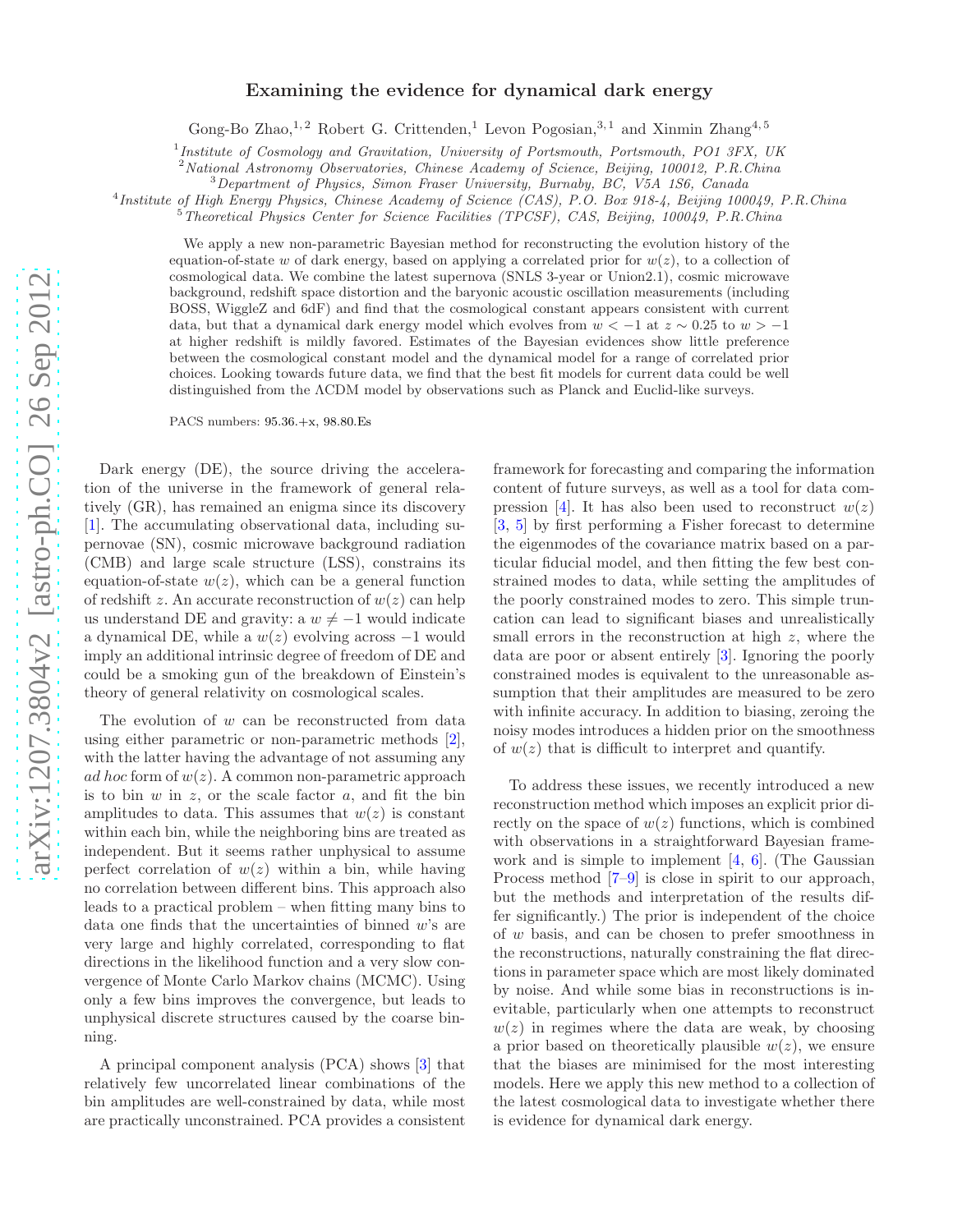The choice of the prior is intrinsically subjective because it quantifies the initial probability distribution for the 'true' model. In principle, it should be determined by purely theoretical considerations, e.g. by considering ensembles of possible quintessence potentials, but here we take a more phenomenological approach. We impose a smooth equation of state by assuming  $w(a)$  is a Gaussian field with a covariance described by a correlation function

$$
\xi_w(|a-a'|) \equiv \langle [w(a) - w^{\text{fid}}(a)][w(a') - w^{\text{fid}}(a')] \rangle , (1)
$$

which we take to be translationally invariant in a. We assume the correlation function to have the form proposed by Crittenden, Pogosian and Zhao (CPZ) [\[4](#page-4-3)],

$$
\xi_{\rm CPZ}(\delta a) = \xi_w(0) / [1 + (\delta a / a_c)^2] \;, \tag{2}
$$

where  $a_c$  describes the typical smoothing distance, and  $\xi_w(0)$  is a normalisation factor related to  $\sigma_{\bar{w}}^2$ , the amplitude of the expected variance of the mean w. The CPZ correlation function essentially requires that the  $w$  bins within the correlation length  $a_c$  are positively correlated, while the correlation falls off when  $\delta a > a_c$ . In [\[6\]](#page-4-5) we have considered other choices of correlation functions and found that changing the shape of the correlation function does not significantly impact the reconstruction results.

The two parameters,  $a_c$  and  $\xi_w(0)$  (or  $\sigma^2_w$ ) can be tuned to adjust the smoothing scale and the strength of the prior. A very weak prior (large  $\sigma_{\bar{w}}^2$ , small  $a_c$ ) results in a noisy reconstruction (large variance), but which will match the true model on average (unbiased). A stronger prior results in a smaller variance, but pulls the reconstructed model towards the peak of the prior, which will lead to a bias when the prior conflicts with the true model. In  $[6]$ , we considered reconstructing a range of models and found that, by setting  $a_c = 0.06$  and  $\sigma_{\bar{w}}=0.02$ , we were able to reconstruct them all without a sizeable bias. However, as the functions we considered may not fully represent the full range of possible models, we also consider a weaker prior with a larger variance in the mean,  $\sigma_{\bar{w}} = 0.04$ , which is still sufficient to curtail flat directions in the parameter space.

We parametrize  $w(z)$  using a set of bins  $\mathbf{w} \equiv \{w_i\},\$  $i = 1, ..., N$ , spaced uniformly in scale factor a within  $[a_{\min}, 1]$ . To make  $w(z)$  differentiable for the calculation of the dark energy perturbations, we interpolate between the bins using narrow tanh functions [\[4\]](#page-4-3). As long as the bin width is small compared to the correlation length, the prior largely wipes out the dependence on the choice of binning. The number of bins and the range are chosen to be large enough so that the results are stable to these choices, and alternative binning schemes, e.g. logarithmic in z, do not affect the results. Given a binning scheme, it is straightforward to construct the prior bin covariance matrix  $C$  [\[4,](#page-4-3) [6\]](#page-4-5). The resulting prior in this space is  $\mathcal{P}_{\text{prior}}(\mathbf{w}) \propto e^{-(\mathbf{w}-\mathbf{w}^{\text{fid}})^T \mathbf{C}^{-1}(\mathbf{w}-\mathbf{w}^{\text{fid}})/2}, \text{ where } \mathbf{w}^{\text{fid}} \text{ is the}$ fiducial model.

The reconstructed model is that which maximizes the posterior probability, which by Bayes' theorem is proportional to the likelihood of the data times the prior probability,  $\mathcal{P}(\mathbf{w}|\mathbf{D}) \propto \mathcal{P}(\mathbf{D}|\mathbf{w}) \times \mathcal{P}_{\text{prior}}(\mathbf{w})$ . Effectively, the prior results in a new contribution to the total  $\chi^2$ of a model,  $\chi^2_{\text{prior}} = (\mathbf{w} - \mathbf{w}^{\text{fid}})^T \mathbf{C}^{-1} (\mathbf{w} - \mathbf{w}^{\text{fid}})$ , which penalizes models that are less smooth. One can then use standard MCMC techniques to search for the minimum of  $\chi^2 = \chi^2_{\rm data} + \chi^2_{\rm prior}$ . The prior curtails the flat directions in the likelihood corresponding to the unconstrained eigenmodes of w, giving fast convergence of MCMC chains even with a large number of bins.

We wish to avoid explicit dependence on the fiducial model and there are several ways to marginalize over it [\[6\]](#page-4-5). Here, we adopt the 'floating' average method proposed in [\[6](#page-4-5)], taking the fiducial model to be a flat local average of trial bin amplitudes within a range  $\Delta a = 0.06$ . Choosing this fiducial model weakens the priors on the long wavelength modes, particularly the average mode which is given infinite variance.

|                |            | standard prior |                | weak prior     |                |
|----------------|------------|----------------|----------------|----------------|----------------|
|                |            | SNLS3          | Union 2.1      | SNLS3          | Union 2.1      |
|                | prior      | $+1.2$         | $+0.44$        | $+0.68$        | $+0.29$        |
|                | <b>SN</b>  | $-1.7$         | $+0.24$        | $-2.2$         | $+0.38$        |
|                | RSD        | $-1.1$         | $-1.8$         | $-1.0$         | $-1.8$         |
| $\Delta\chi^2$ | <b>BAO</b> | $-1.4$         | $-1.2$         | $-1.8$         | $-1.4$         |
|                | others     | $-2.1$         | $-1.1$         | $-2.0$         | $-1.1$         |
|                | All        | $-5.1$         | $-3.4$         | $-6.3$         | $-3.6$         |
| <i>SIN</i>     | All        | 2.3            | 1.8            | 2.5            | 1.9            |
|                | $i=1$      | $0.06 \pm 0.2$ | $0.1 \pm 0.2$  | $0.06 \pm 0.2$ | $0.2 \pm 0.2$  |
|                | $i=2$      | $-0.3 \pm 0.3$ | $-0.3 \pm 0.3$ | $-0.2 \pm 0.3$ | $-0.2 \pm 0.4$ |
| $\alpha_i$     | $i=3$      | $1.3 \pm 0.6$  | $0.9 \pm 0.6$  | $1.4 \pm 0.8$  | $0.8 \pm 0.8$  |
|                | $i=4$      |                |                | $0.6 \pm 0.4$  | $0.5 \pm 0.4$  |

<span id="page-1-0"></span>TABLE I. The  $\Delta \chi^2$  rows: the improved  $\chi^2$  of the best fit  $w(z)$  model with respect to that of the best fit  $\Lambda$ CDM model, namely,  $\chi^2_{w(z)} - \chi^2_{\Lambda \text{CDM}}$ . The  $S/N$  row: the significance of  $w(z)$  deviating from -1, which is simply  $\sqrt{|\Delta\chi_{\rm tot}^2|}$ . The  $\alpha_i$ rows: the mean and 68% CL error on the principal component amplitudes.

We apply our method to a joint dataset of the latest cosmological observations including SN, CMB, LSS and the measurement of Hubble parameter at various redshifts. We compare two different SN samples: SNLS 3 year  $[10]$  and Union2.1  $[11]$ . We used the WMAP 7-year CMB spectra [\[12\]](#page-4-10), the  $H(z)$  data compiled by [\[13\]](#page-4-11), the  $f\sigma_8$  estimates from the redshift space distortions (RSD) and the baryonic acoustic oscillations (BAO) measurements from SDSS-II  $[14]$ , SDSS-III BOSS  $[15]$ , 6dF  $[16]$ and the WiggleZ survey [\[17](#page-4-15)]. Given this joint dataset, we use MCMC [\[18\]](#page-4-16) to sample the parameter space  $\mathbf{P} \equiv$  $(\omega_b, \omega_c, \Theta_s, \tau, n_s, A_s, w_1, ..., w_{20}, \mathcal{N})$  where  $\omega_b$  and  $\omega_c$  are the baryon and cold dark matter densities,  $\Theta_s$  is the ratio of the sound horizon to the angular diameter distance at decoupling,  $\tau$  is the optical depth,  $n_s$  and  $A_s$ are the primordial power spectral index and amplitude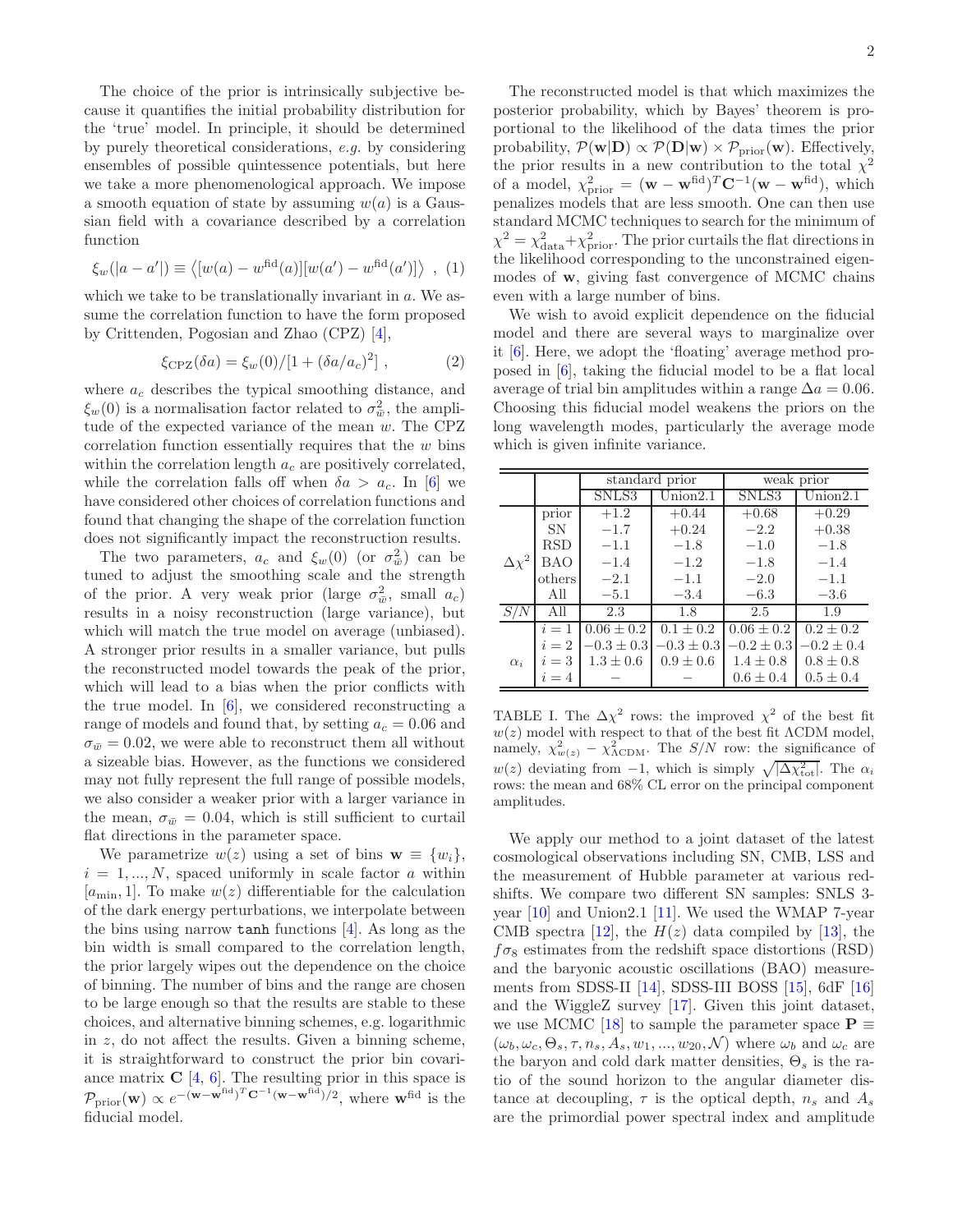

<span id="page-2-1"></span>FIG. 1. Panels (A1-A4): The best fit  $w(z)$  with marginalized 68 and 95% CL error (shaded bands) reconstructed from a joint data set of the latest data including SN, CMB,  $H(z)$ , RSD and BAO. This best-fit  $w(z)$  is used to construct mock data for future Planck and Euclid-like surveys, and the resulting reconstruction is shown by the magenta dots (with 68% CL error bars.) The four panels show the result using different combinations of priors (standard and weak) and supernovae data sets (SNLS3 and Union2.1). Panels (B1-B4): The 68% CL constraints on  $w(z)$  using different data subsets:  $SN+CDAB+H(z)$  (black solid),  $SN+CMB+H(z)+RSD(magenta dashed)$ ,  $SN+CMB+H(z)+RSD+BAO(blue band)$ . Panels (C1,C2): These reconstructed models affect the fit to the BAO and RSD data; we compare the reconstruction from the combined data (using SNLS3 and weak prior) with the ACDM model (green dashed).

and  $w_1, ..., w_{20}$  denote the 20 w bins uniform in a from  $a_{\min} = 0.4$  to  $a = 1$ , corresponding to  $z \in [0, 1.5]$ . We fix  $w = -1$  at  $z > 1.5$ <sup>1</sup>. We also marginalize over parameters accounting for the calibration uncertainty in measuring the intrinsic SN luminosity. We use a modified version of CAMB  $[19]$  to calculate the observables and include dark energy perturbations for an arbitrary w following the prescription in  $[20]$ .

Fig. 1 shows the reconstruction results obtained with MCMC sampling of the parameter space  $P$  to find the minimum of  $\chi^2_{data} + \chi^2_{prior}$ . The shaded regions in panels (A1-A4) illustrate the 68 and 95% CL uncertainty of the reconstruction, while the solid curves show the best fit  $w(z)$  models. We show separately the results using standard or weak priors, and using the SN data of SNLS3 or Union 2.1, combined with all the other data. Looking at the different priors, we see similar trends, but the reconstruction uncertainties for the weaker prior are larger at low  $z(z \simeq 0)$  and high  $z(z \gtrsim 0.6)$ , where the constraints from data are weak. At the sweet spot,  $z \approx 0.15$ , the error  $(\Delta w|_{z=0.15} \simeq 0.12)$  is independent of the prior, since there the data are sufficiently strong to outweigh the priors. Interestingly, the most likely reconstruction using the SNLS3 data favors a transition from  $w < -1$ 

at low redshift to  $w > -1$  at higher redshift, a behavior that is consistent with the quintom model which allows w to cross  $-1$  [21]. The result for Union 2.1 shows a similar trend, but at a lower significance. As shown in Table I, for SNLS3 combined with all other data, the significance of w departing from  $-1$  is 2.3(2.5)- $\sigma$  under the standard (weak) prior.

To understand this result, we show the reconstruction ranges using different data combinations in panels (B1-B4). Without the RSD and BAO data (black solid), SNLS3 data slightly prefers a model with  $w < -1$  at  $z \sim 0.25$ , but Union2.1 is very consistent with  $w = -1$ . With the RSD data (magenta dashed), the reconstruction at  $z \geq 0.25$  is better constrained, and  $w(z)$  is slightly increased at  $z > 0.25$ . After adding BAO, the evolution from  $w < -1$  at low redshifts to  $w > -1$  at high redshifts becomes more evident, particularly when using the SNLS3 data; this suggests that the BAO data is at least partially responsible for the trend. As shown in panel C1 for the SNLS3 data and a weak prior, the best fit  $w(z)$ can fit the BAO data (the comoving angular diameter distance  $D_V$ ) better than the ACDM model, especially for the BOSS BAO data point at  $z \sim 0.57$  (the  $\chi^2$  for BAO is reduced by 1.8 as shown in Table I). This naturally explains the result we found:  $w$  needs to be less than  $-1$  at low redshifts to get a higher  $D_V$  at  $z \sim 0.6$  compared to  $\Lambda$ CDM, while CMB requires the average w to be close to  $-1$ , so the high redshift behaviour is pushed

<span id="page-2-0"></span><sup>&</sup>lt;sup>1</sup> Adding a w bin from  $z = 1.5$  to 1100 has a negligible effect on our results.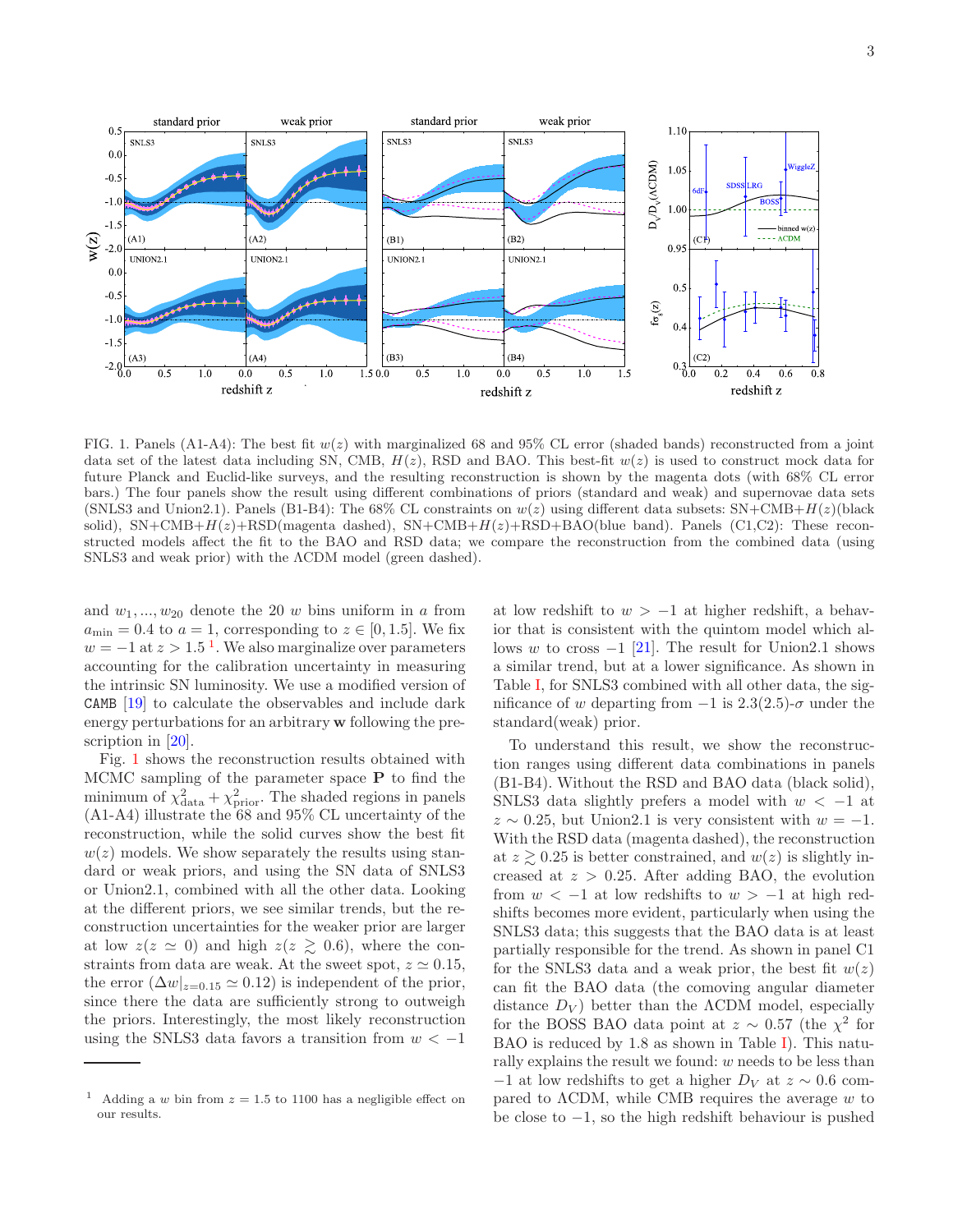

<span id="page-3-0"></span>FIG. 2. Panels  $(A1, A2)$ : Eigenvalues of the covariance matrix of the w bins obtained from the data plus prior (diamonds and circles) and prior alone (shaded region) using MCMC. Panels (B1,B2): The first 3 (4) data-dominated eigenmodes of the covariance matrices. These panels show only small differences arise when different SN datasets (SNLS3 and Union2.1) are combined with other data. Results for the standard prior (A1,B1) and weak prior (A2,B2) are shown separately. Panels C1 and C2 show the improved likelihood  $(\Delta \ln L)$ , the reduced fraction of the sampled parameter space  $(\Delta \ln V)$ , and the logarithm of the evidence ratio as a function of  $\sigma_{\text{bin}}$  relative to the ΛCDM model (which is the small  $\sigma_{\text{bin}}$  limit.) C1 and C2 are for the present data (SNLS3) and the simulated Planck and Euclid-like data respectively.

above −1 to compensate. This quintom behavior is also favored by SNLS3, where the contribution to  $\chi^2$  from SN is reduced by 2.2.

We also perform a PCA on the posterior distribution, identifying the uncorrelated collective  $w(z)$  degrees of freedom after marginalizing over the other parameters. In Fig, [2,](#page-3-0) panels (A1,A2) show the eigenvalues of data plus prior (points) and prior alone (shaded regions). The choice of the standard (weak) prior allows the information in the strongest 2(3) data modes to survive the addition of the prior. In panels (B1,B2), we show the data-dominated eigenmodes  $e_i(z)$ . We can project  $w(z)$ onto this orthonormal basis, *i.e.*  $1 + w(z) = \sum_i \alpha_i e_i(z)$ . Note that if  $w = -1$ , all the  $\alpha's$  should be zero. Projecting the best fit  $w(z)$  models onto the eigenbasis, we obtain the constraint (central value and 68% CL error) on the  $\alpha$ 's shown in Table [I.](#page-1-0) We can see that  $\Delta \chi^2 \simeq \sum_{i=1}^4 [\alpha_i/\sigma(\alpha_i)]^2$ , meaning that the improvement in the fits is almost entirely accounted for by these three or four principal components.

The reconstructed models necessarily provide a better fit than  $\Lambda$ CDM (Table [I\)](#page-1-0), but the crucial issue is whether the improvement in fit is enough to compensate for the increased parameter space in the prior model. Naively, the non-parametric binning has 20 additional degrees of freedom, but this far overestimates the true parameter volume when the correlated prior is imposed; in the limit of a very strong prior, the model can become equivalent to the cosmological constant model itself.

To quantify this, we estimate the evidence ratio, called the Bayes' factor, within a family of models which interpolates smoothly between the prior described above and ΛCDM; this is implemented by adding a larger and larger diagonal term to the prior which shrinks the variance in each bin,  $\chi^2_{\text{prior}} = (\mathbf{w} + 1)^T [\tilde{\mathbf{C}}^{-1} + \sigma_{\text{bin}}^{-2} \mathbf{I}] (\mathbf{w} + 1)$ , and shifts all the eigenvalues by a constant. We calculate the evidence [\[22\]](#page-4-20),  $E \equiv \int d^n \mathbf{P} \mathcal{P}(\mathbf{D}|\mathbf{P}) \mathcal{P}_{prior}(\mathbf{P})$ , by assuming a Gaussian prior for all parameters P, described by a more general covariance matrix,  $C_{\text{prior}}$ , and also assume the resulting posterior is a Gaussian function of the parameters around the best fit, with covariance described by  $\mathcal{C}_{\text{post}}$ . We find:

$$
E \propto \left(\frac{\det \mathcal{C}_{\text{post}}}{\det \mathcal{C}_{\text{prior}}}\right)^{1/2} e^{-\chi^2_{\text{b.f.}}/2},\tag{3}
$$

where  $\chi^2_{\text{b.f.}}$  is the minimum total  $\chi^2$  given the data and prior. The first term quantifies the fraction of the initial prior parameter volume which remains consistent with the measured data, while the second term accounts for how well the model is capable of fitting the data.

We plot the logarithm of the Bayes' factor in Fig. [2,](#page-3-0) comparing a range of models approaching ΛCDM to ΛCDM itself. For the original prior discussed above, marginalizing over fiducial models formally set the variance in the mean to infinity, meaning det  $C_{\text{prior}}$  diverges and the evidence ratio approaches zero. However, choosing a more reasonable variance in the mean equation of